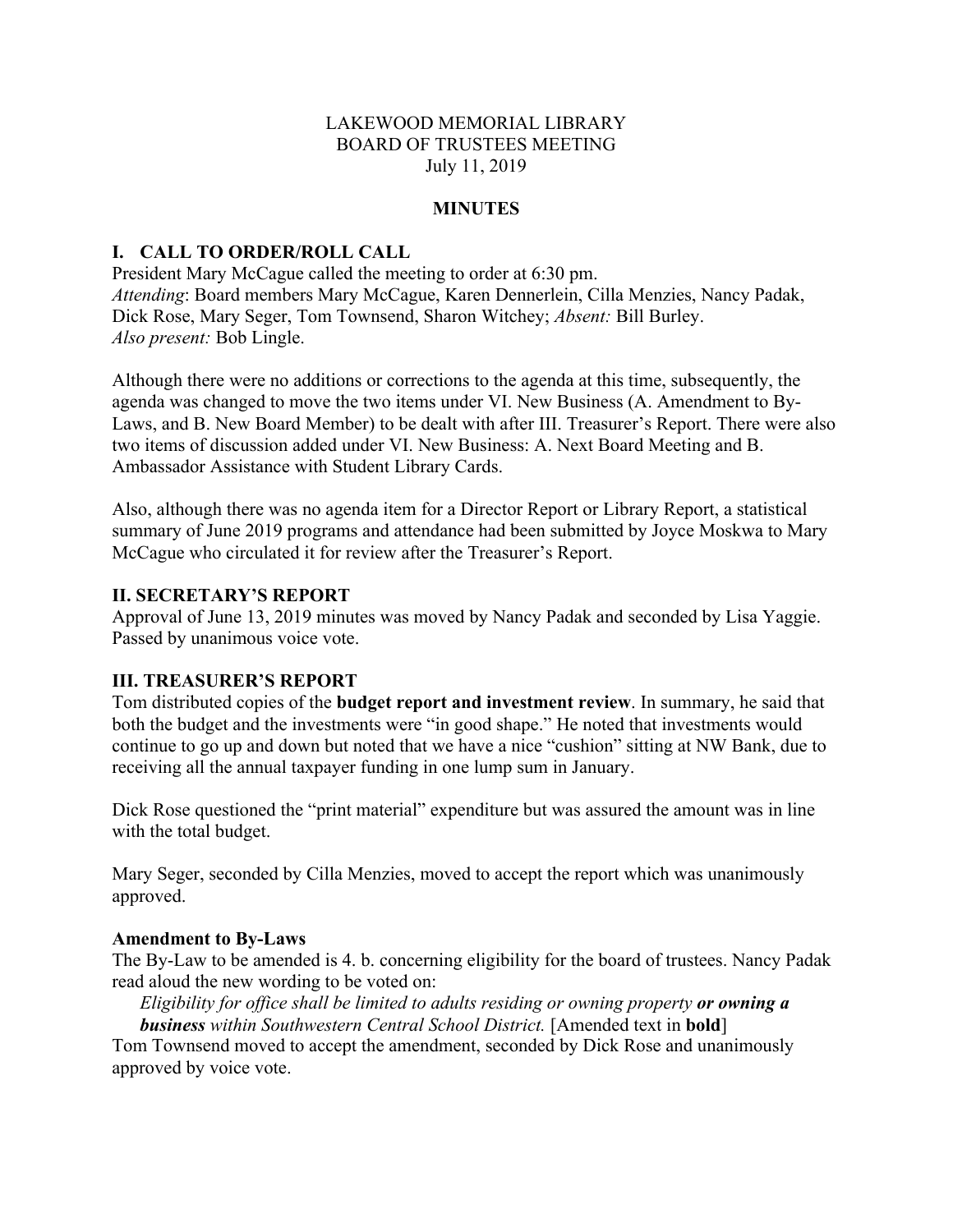### **New Board Member**

Mary McCague, seconded by Lisa Yaggie, moved to nominate Bob Lingle to the board of trustees. Approval of the nomination was unanimous by voice vote. Mary McCague welcomed Bob to the board.

# **IV. STANDING COMMITTEES**

# **A. Fundraising Report:**

**a.** Mary Seger reported that as of July 11, 2019, donations totaling \$8,825 had been received in response to the **Annual Appeal**.

**b.** Sharon Witchey reported on a highly successful **GiveBigCHQ**  campaign. Total donations were \$2,080, exceeding the \$2,000 goal. The actual payout to LML after financial processing fees of \$15.48 had been deducted was \$2,064.52. In addition, LML was awarded \$600 in grants from the CRCF. She also announced that the GiveBig wrapup event will be held on Aug. 1 at 4 pm at STB. When asked about the actual purchase of patio furniture made possible by the donations, Sharon stated that it should wait until the new director is in place, but hopefully, something can happen by the time of the Fall Fundraiser on Sept. 20.

**c.** There was no report on the **Youth Ambassador Race** other than a comment from Mary McCague that, to her knowledge, no bill had yet been submitted by Striders.

**d.** Mary Seger reported that she is finalizing the **Fall Fundraiser** invitation list, and recommends staying at the 250 total invitations from last year. Although we mailed 125 **invitations** the first year and twice as many the second, we still wound up with about the same number of responses *but* not all of them were repeats from year one. She asked Tom to see if the deposit check for the tent rental had been written and in fact, it had been. Also, there was general agreement that live music would not really add to the event and could detract from it, so that won't be pursued this year.

## **B. Marketing/Publicity Committee Report:**

## **a. Dragon Boat Races**

Karen announced that the Dragon Boat races will be held on Aug. 10 at Celoron Park, and the library could possibly have a tent there. She asked if there was interest, stating she felt it was important that the library "have a presence" there for purely informational purposes (and maybe to get a few new library card-holders). Sharon, Cilla, Mary McCague and Lisa Yaggie volunteered to help set up and/or staff the tent.

Karen said she is not sure if we can get a space, but she will pursue it. Ideas for the event included having a children's area with books for kids to read, free lemonade or water, and posters listing the Top 10 most popular books and DVDs this summer.

There was also a discussion about the board members getting shirts with the library name and logo on them to wear to such events. Sharon will check into it.

# **b. Farmer's Market**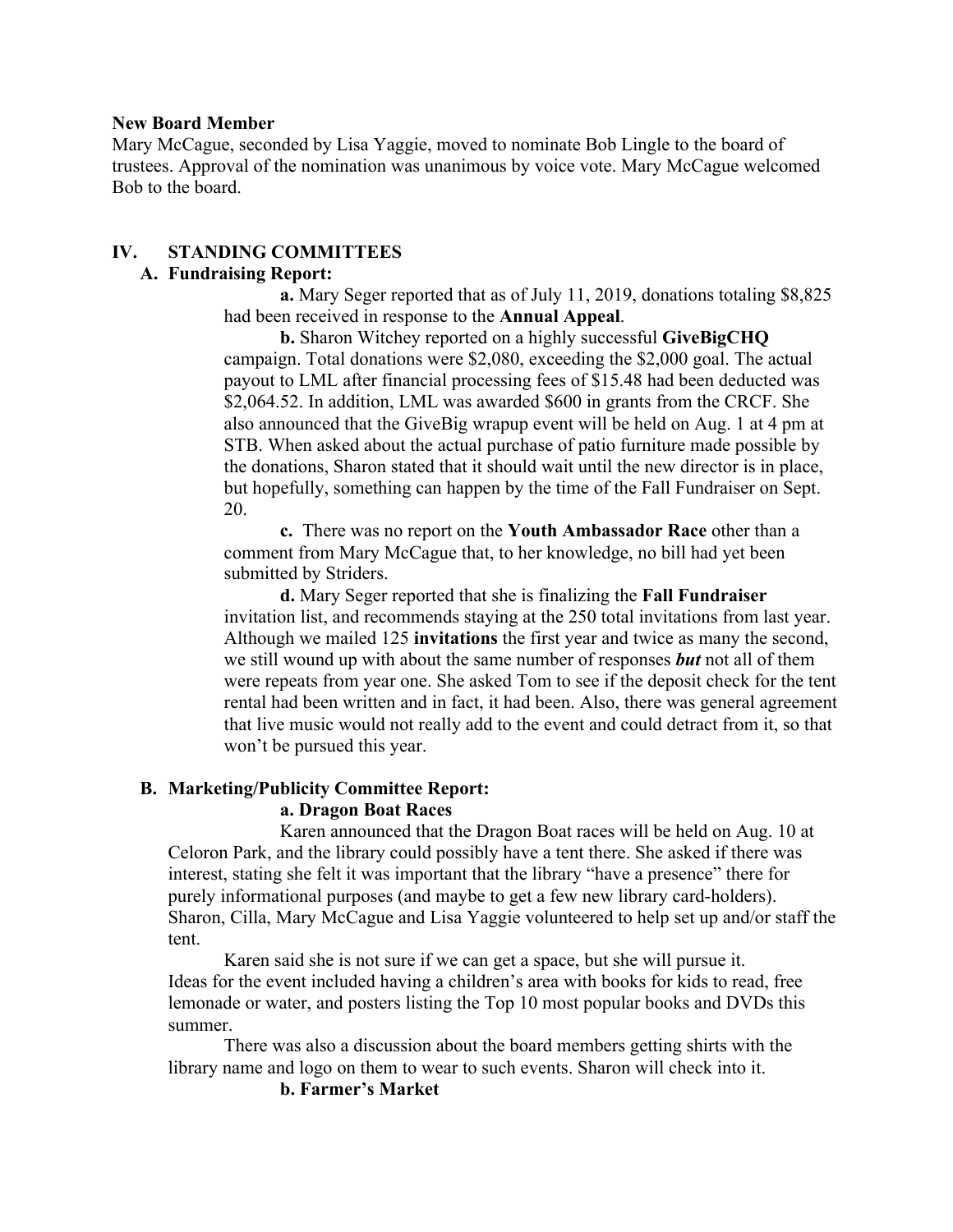Again the question was whether or not the library should have a table there. The general feeling seemed to be that it was not necessary, considering that it would be need to be staffed for 4 hours each Thursday and that a tent would need to be found, set up and taken down every time. Eventually it was decided Mary McCague would ask Ruth Wahl if the library could just leave informational literature at the main market master's table.

# **C. Personnel Committee Report:**

**a.** The **Search Committee** announced that Shannon Taylor's presentation is scheduled for July 12 at 6:30 pm and requested that her evaluations be completed on the spot if at all possible. The Committee will meet as soon as possible next week to make their recommendation as to which of the two candidates they endorse. They will then bring their recommendation to the full board for a vote. Everyone present was willing to attend a special board meeting if that is needed. There was some discussion of salary and benefits to be offered, including a health plan and a more formal retirement contribution plan. Lisa Yaggie said she had yet to complete reference checks but that is on her to-do list. In response to a question from Dick Rose, she advised against background checks as being very expensive.

# **D. Grounds and Facilities Committee Report:**

a. Dick reported that he continues to have no success in getting Jason's crew to clean up the **terrace** area. He again said that RG Witchey is willing to do some necessary **tree trimming**. However, there is a problem with a neighbor's tree limbs encroaching on library property and overhanging the solar panels. That will need to be dealt with by a professional.

c. Mary Seger reported Ricky Turner had texted her about the **bike rack** project and said he would have a sample for her to look at on Friday, July 12.

b. **Churchill memorial.** Cilla circulated a design that Jason had just submitted to her, along with an estimate that exceeded the stated budget of \$10,000 by \$3,000. Several people voiced some concerns about the price and the design which Cilla promised to share with Jason and Joe before showing anything to the Churchills.

# **E. Strategic Plan Committee Report:**

No report.

### **VI. OLD BUSINESS**

## **A. Policy Reviews and Approval**

Nancy Padak requested that the board first vote on the Sexual and Non-Sexual Harassment policies and forms which she had previously distributed via email. Accordingly, Tom, seconded by Cilla, moved approval of the two policies which was carried unanimously by voice vote.

The Donations Policy prompted discussions and revisions to the point that the board felt a vote on the revised policy should be deferred to the next meeting.

### **VII. NEW BUSINESS**

**A. Next Board Meeting**.